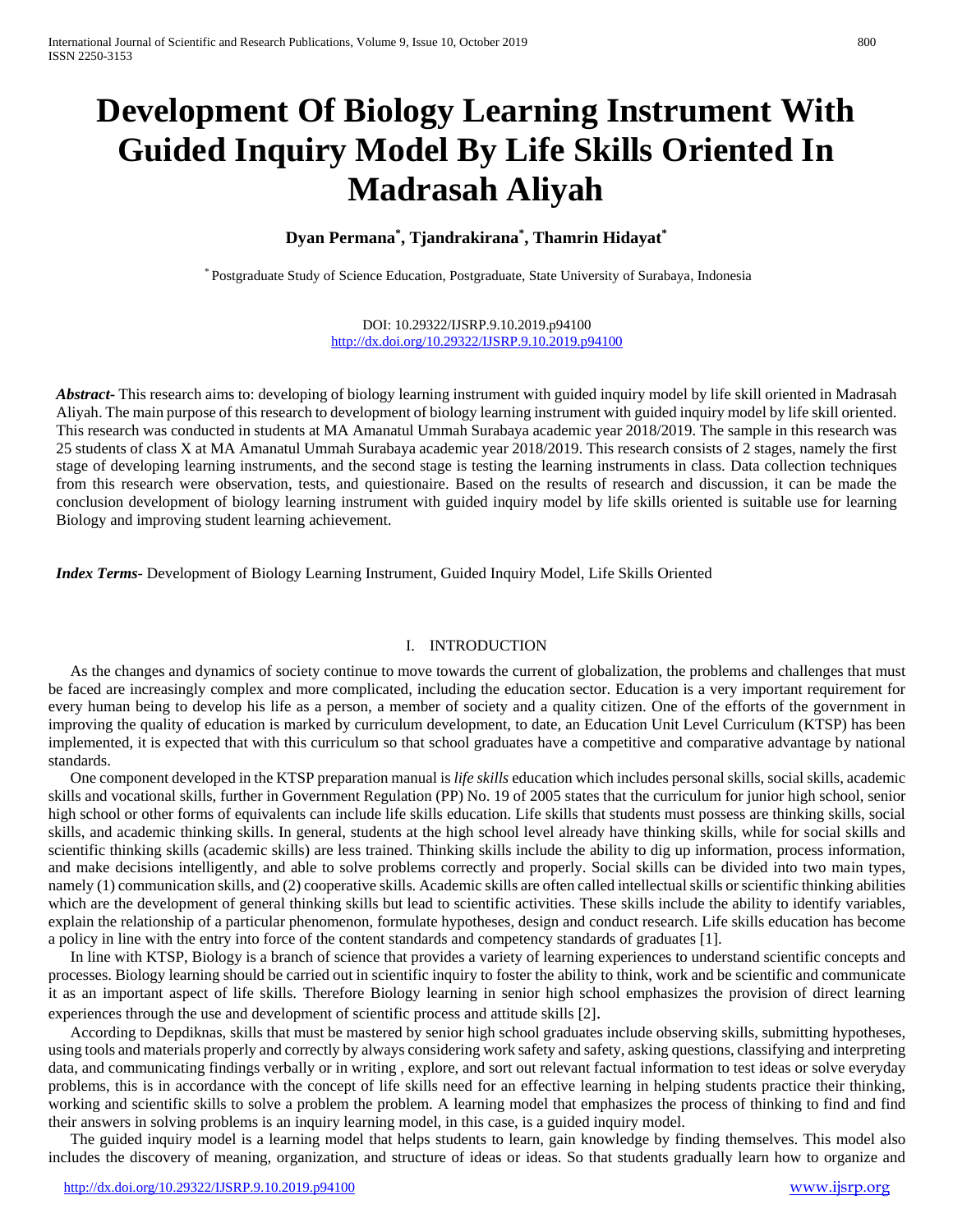conduct research to achieve learning goals [3]. The inquiry model can increase students' curiosity, find solutions to problems by asking questions and trying to find their solutions. The learning model by solving problems through a series of activities (scientific methods) will stimulate students to think scientifically [4].

Based on experience as a Biology teacher at MA Amanatul Ummah Surabaya and the results of questions and answers to fellow teachers, students lack mastery of concepts in Biology lessons, due to several things one of which is learning biology at senior high school/MA level tends to be abstract, so students experience difficulties in understanding the concept. Biology learning at senior high school/MA level is very dense, so observational or experimental activities are rarely carried out because it saves more time and all material can be provided, even though a lot of material in biology requires experimentation and observation. Methods like this do not provide opportunities for students to practice life skills, namely the ability to think scientifically (academic skills). Student academic skills will not develop in students when the learning process does not accommodate the occurrence of scientific activities. Guided inquiry facilitates scientific activities through experimental activities to develop student's scientific thinking abilities [5].

Based on these facts it is deemed necessary for an appropriate learning tool to be developed by the teacher in applying the learning model that involves students in direct learning activities while simultaneously training student's academic and social skills with the guided inquiry learning model. Guided inquiry learning process designed with scientific learning will stimulstudents to foster scientific attitudes through scientific activities, so students will better understand science process skills [6]. Students involved in inquiry activities are an effective way to help students develop scientific thinking skills as well as social skills.

The ability to think scientifically in experiments by the steps of scientific work needs to be trained which includes formulating problems, formulating hypotheses, determining experimental variables, designing experiments, conducting experiments, conducting data analysis, and drawing conclusions. Students need to be helped to understand the concepts of biology and master scientific work skills, so the guided inquiry learning model is suitable to help teachers and students get maximum results in the learning process.

Student's inquiry abilities can be trained by exposing students to real problems that are close to student's lives, one of which is transport material on the membrane. Membrane transport is one of the materials contained KTSP in senior high school/MA curriculum in the odd semester of class XI. The competency standards set out in the KTSP are understanding the structure and function of cells as the smallest unit of life. The expected basic competence in transport material on membranes is to compare transport mechanisms on membranes (diffusion, osmosis, active transport, endocytosis, and exocytosis). Transport material on the membrane is material that is close to our lives and many difficult concepts on the material, transport material on the membrane is suitable when taught with guided inquiry learning models, by practicing life skills, because in it there are many problems that can train the ability to think and can do direct experimentation, so students are expected to be able to solve problems from the knowledge they have, this is in accordance with the benefits of life skills that are as a provision for students to face and solve life problems, then proactively and creatively seek and find solutions so that they are finally able to overcome them. In line with this the guided inquiry learning model is a learning model whose learning activities are centered on students, where students are trained in their ability to think in solving a problem, in the process students get guidance from the teacher to be more directed so that both the implementation process and the objectives to be achieved are carried out with well.

Starting from all of the above, research will be carried out by developing of biology learning instrument with guided inquiry model by life skill oriented in Madrasah Aliyah.

# II. EXPERIMENTAL METHOD

### *2.1 General Background of Research*

The main purpose of this research to development of biology learning instrument with guided inquiry model by life skill oriented. This research was conducted in students at MA Amanatul Ummah Surabaya academic year 2018/2019.

### *2.2 Sample of Research*

The sample in this research was 25 students of class X at MA Amanatul Ummah Surabaya academic year 2018/2019.

### *2.3 Instrument and Procedures*

This research consists of 2 stages, namely the first stage of developing learning instruments, and the second stage is testing the learning instruments in class.

### *2.4 Data Analysis*

a. Data Analysis Validation of Learning Instruments

Data analysis validation of learning instruments components was carried out with qualitative descriptive statistics, namely by averaging the scores of each component whose results were described [7].

- $1.00 \leq$  SVP  $\leq$  1.50: Not suitable and cannot be used yet.
- $1.51 \leq$  SVP  $\leq$  2.50: Not appropriate and can be used with many revisions.
- $2.51 \leq$  SVP  $\leq$  3.50: Feasible and can be used with minor revisions.
- $3.51 \leq$  SVP  $\leq$  4.00: Very feasible and used without revision
- Information:

## SVP = Device Validation Score

b. Data Analysis Assessment of Learning Implementation

Assessment and observation of learning implementation is carried out at first and second meetings by observers who have been trained so that they can operate the observation sheets correctly. This assessment includes an introduction, core activities, and closing. Based on the average rating of the two observers for each aspect observed, the categories will be determined, namely: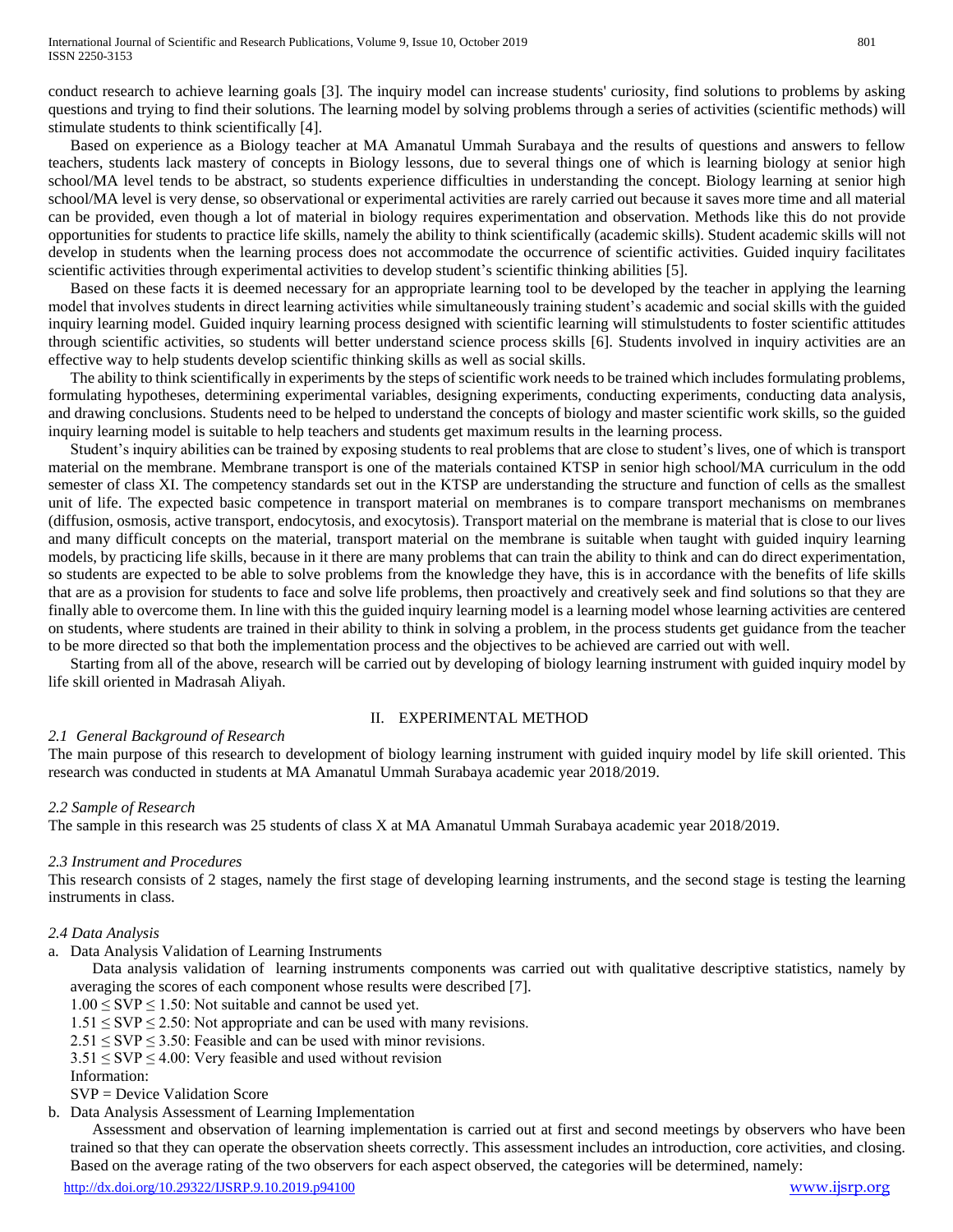1.00-1.99: Very poor (implemented, not suitable)

2.00-2.99: Inadequate (implemented, not suitable)

3.00-3.49: Sufficient (implemented, not systematic)

3,50-4,00: Good (implemented, systematic and precise) [8]

To determine the reliability of the instrument of observing the RPP, the data obtained from the two observers were tested for compatibility using the following formula:

$$
R = \frac{A}{D+A}x100\%
$$

Information :

 $R =$  Instrument Reliability (percentage of agreement)

 $A =$  Frequency of matches between the two observers (agree)

 $D =$  Frequency of mismatch between the two observers (disagree)

The instrument of implementing RPP is said to be reliable, if the reliability value is  $> 75\%$  [9].

c. Analysis of Student's Learning Achievement

Analysis of individual completeness data was analyzed using quantitative and qualitative descriptive analysis. The standard used to determine student mastery learning in this study is if the average achievement of indicators representing learning objectives meets the Minimum Mastery Criteria (KKM) of Biology in MA Amanatul Ummah Surabaya which is set at 75%. Academic skill completeness scores can be seen from the scores obtained on the process of learning achievement test whose learning objectives reflect aspects of academic skills. Data on the assessment of student's products and processes is analyzed using the following formula:

Mastery of individual learning = number of indicators achieved  $\frac{1}{\text{number of all indicators}}$   $x100\%$ 

Classical completeness data analysis was analyzed using quantitative and qualitative descriptive analysis. Classical completeness can be calculated using the following formula:

Number of students completed<br> $x100\%$ 

#### Classical completeness = Total number of students

The results of the assessment process and student product learning test results were also analyzed in quantitative and qualitative descriptive terms, namely the N-Gain analysis. Gain shows differences in mastery or understanding of student's concepts before and after treatment. Normalized score gain indicates the level of effectiveness of the treatment rather than the acquisition of the score. N-Gain is formulated [10] as follows:

%  $\langle \text{g} \rangle = (\% \langle \text{Sf} \cdot \text{Si} \rangle / (100 - \% \langle \text{Si} \rangle))$ 

Information:

 $\langle \text{g} \rangle$  = gain index (N-Gain)

 $\langle$ Si $\rangle$  = score before treatment (pretest)

 $\langle Sf \rangle$  = scores after treatment (posttest)

The N-Gain criteria is divided into 3 levels namely:

1) Learning with "high gain", if  $\langle g \rangle \ge 0.7$ ;

2) Learning with "moderate gain", if  $0.7 > \le g \ge 0.3$ ; and

3) Learning with "low gain", if  $\langle g \rangle \langle 0.3$ .

To find out the sensitivity of a learning needs to be sought the sensitivity of the items. This sensitivity analysis is carried out on the product learning achievement test. The sensitivity index of an item shows a measure of how well the item can distinguish between students who have received learning and those who have not received learning. An effective item index is between 0.00 and 1.00 and the greater positive value indicates that the sensitivity of the item to the learning effects is also greater. While the criteria used to state that each item is sensitive or sensitive to the effects of learning is to have a sensitivity value (S)  $\geq$  0.30 [11].

The formula for calculating item sensitivity is as follows:

$$
S = \frac{Ra - Rb}{T}
$$

Information:

 $S =$  sensitivity index

 $Ra =$  Many students answered correctly on the final test

 $Rb =$  Many students answered correctly on the initial test

 $T =$  Many students take the test [12]

d. Analysis Observation of Social Skill

Social skills analysis is done descriptively quantitative and qualitative, observation of student's social skills in teaching and learning activities (KBM) is analyzed using the formula:

$$
NKH = \frac{SKH}{\sum SKH} x100\%
$$

<http://dx.doi.org/10.29322/IJSRP.9.10.2019.p94100> [www.ijsrp.org](http://ijsrp.org/) Information : NKH = Life Skills Value SKH = Life Skills Score  $\Sigma$ SKH = Maximum total score [13] The life skills assessment categories are as follows: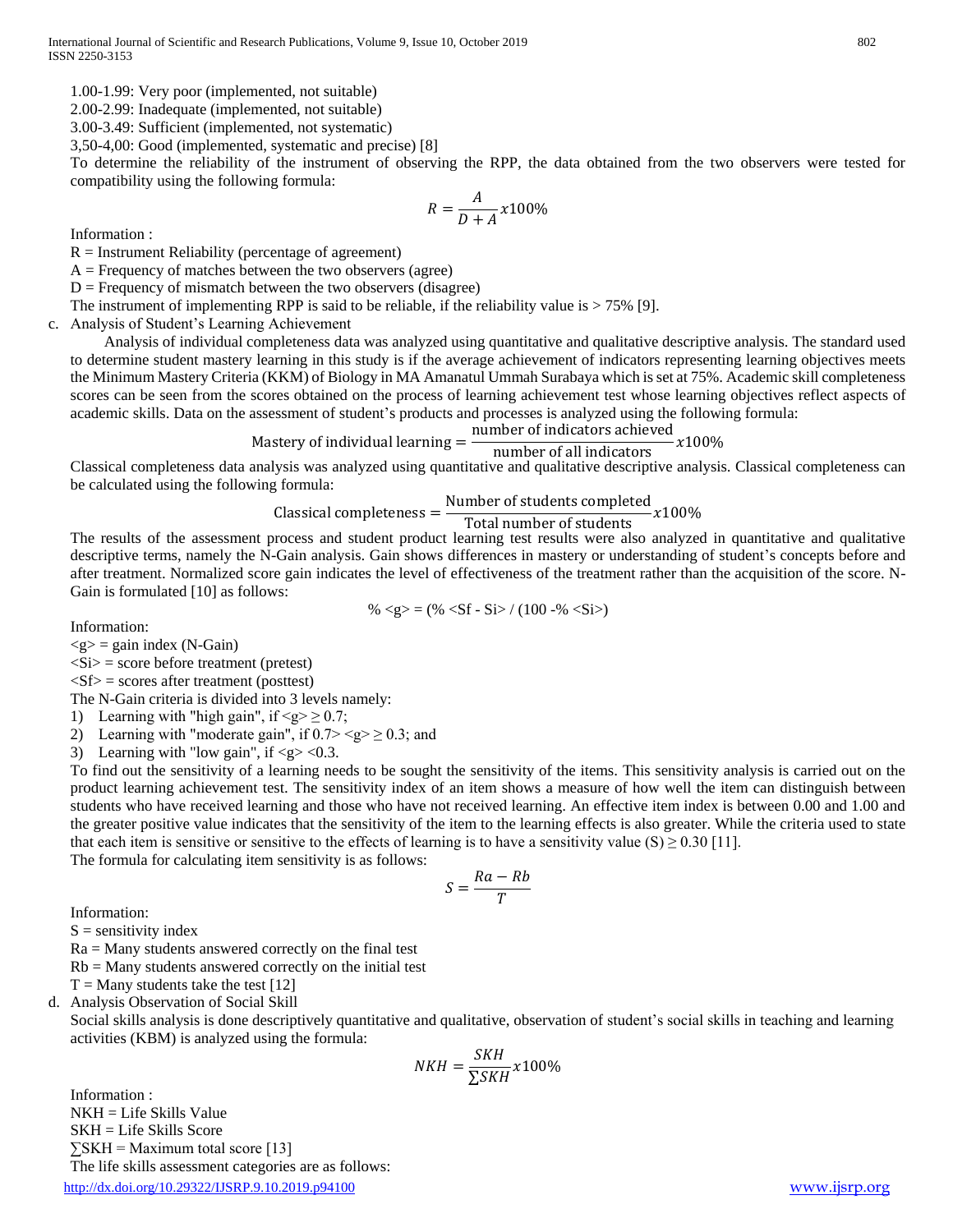- 1) Not good, if  $\leq$ 20% of the aspects can be observed.
- 2) Poorly, if 20% 40% aspects can be observed.
- 3) Good, if 50% 70% aspects can be observed.
- 4) Very good, if 80% 100% aspects can be observed.

e. Analysis of student's responses

To analyze student's responses concerning student's interests and motivations for the teaching and learning process is done by calculating the percentage of student's responses to each aspect [14]:

This percentage is calculated by the equation:

% Response of each aspect = 
$$
\frac{f}{n}x100\%
$$

Information:

f = Number of students who gave responses

 $n = Total number of students$ 

### III. RESULT AND DISCUSSION

The results of this study are to produce biology learning instrument with guided inquiry by life skills oriented that are appropriate for improving student learning achievement. Learning instruments developed include Learning Implementation Plans (RPP), Student Activity Sheets (LKS), Student Books, and Learning Achievement (THB) products and processes. Based on the results of the validation of learning instruments carried out by experts shows that the implementation of learning instruments developed in general has a device validity score (SVP) greater than 3, meaning that all learning instruments developed are feasible and can be used with minor revisions. The results of this assessment are supported by the opinion of Ratumanan, which states that the learning kit: (1) is not feasible if it shows a value of 1.00 to 1.50; (2) it is not feasible if it shows a value of 1.51 to 2.50; (3) feasible if it shows a value of 2.51 to 3.50; (4) it is very feasible if it shows a value of 3.51 to 4.00. The success of the learning process is supported by the existence of guidelines that are used as a reference by the teacher in managing learning activities. Learning Implementation Plan (RPP) is a guideline that is designed systematically to describe the scenario of the presentation of learning material by the stages of learning used as a guide for teachers in managing learning activities.

The results of the lesson plan assessment by the validator covering aspects of learning objectives, learning activities, and supporting learning activities have a range of values between 3-4 in general and very good categories so that they are very suitable for use in learning. This is because the lesson plan developed in accordance with Permendiknas No. 41 2007 that in the lesson plan there is a learning process plan covering the syllabus, and lesson plans that contain the identity of subjects, competency standards (SK), basic competencies (KD), indicators of competency achievement, learning objectives, teaching materials, time allocation, learning methods, learning activities, assessment of learning achievement, and learning resources. Also, there are also indicators of conformity with basic competencies and learning objectives with indicators.

The achievement of RPP assessment categorized as very good or very feasible to use, is also due to the development of RPP in accordance with the stage of guided inquiry learning [15] which includes: (1) problem formulation; (2) put forward a hypothesis; (3) collecting data; (4) testing hypotheses: and (5) formulating conclusions. In the RPP scenario, it also integrates components of life skills namely academic skills and social skills that can train students' abilities in scientific thinking and social abilities. This is in accordance with the underlying life skill principles of Learning to Know (learning to gain knowledge, Learning to Do (learning to be able to do / work), Learning to Be (learning to be a useful person), Learning to Live Together (learning to can live with others). The success of learning is also supported by the existence of several learning components namely a student book containing teaching material in it, worksheets, and student learning outcomes test sheets or evaluation sheets. Student books are devices that function as student handbooks that are used as reading the material and as student learning guides both in the learning process in the classroom and independent learning. The results of the assessment of the textbooks by the validator obtained information that the quality of student books is categorized as good which includes components (1) content worthiness, (2) language and, (3) presentation. Scores obtained from the assessment of student books have a range of grades between 3-4, this shows that the student books developed are suitable for use in learning Biology with minor revisions.

Achievement of the quality of student books with good categories so that they are suitable for use in this learning because the student books developed are based on the criteria for developing textbooks according to the Teaching Materials Development Guide. A good book is written using good language and is easy to understand, is presented in an interesting way, equipped with pictures and explanations, contains ideas derived from basic competencies written in the curriculum so that it gives meaning as teaching material for students who learn it [16]. Achievement of student book assessment is good and appropriate to use, also because in the introduction of each section in the student book there is a review of problems that can arouse students' curiosity, because the review of these problems is authentic and often occurs in everyday life. This is in line with BSNP 2006 which states that the presentation of student books should pay attention to the relationship with real life in order to arouse student's learning enthusiasm to apply the information obtained, so students have the opportunity to be creative and innovative [17]. Likewise, the worksheets were developed with the aim of guiding and facilitating students in finding knowledge concepts through experiments. Inside the worksheet contains activities that train several life skills, namely academic skills and social skills. Academic skills (the ability to think scientifically) are integrated in the worksheet through experiments with scientific method stages including activities to formulate problems, formulate hypotheses, design experiments, conduct experiments, organize data, analyze data, and make conclusions. While social skills that are trained include the ability to communicate and work together in groups.

The results of the Student Activity Sheet (LKS) assessment by the validator covering aspects of assessment (1) format, (2) language and, (3) content obtains a score with a range of grades between 3-4. This LKS assessment is categorized as good so it is suitable for use in learning Biology with minor revisions. The achievement of quality LKS with this good category is because the LKS that was developed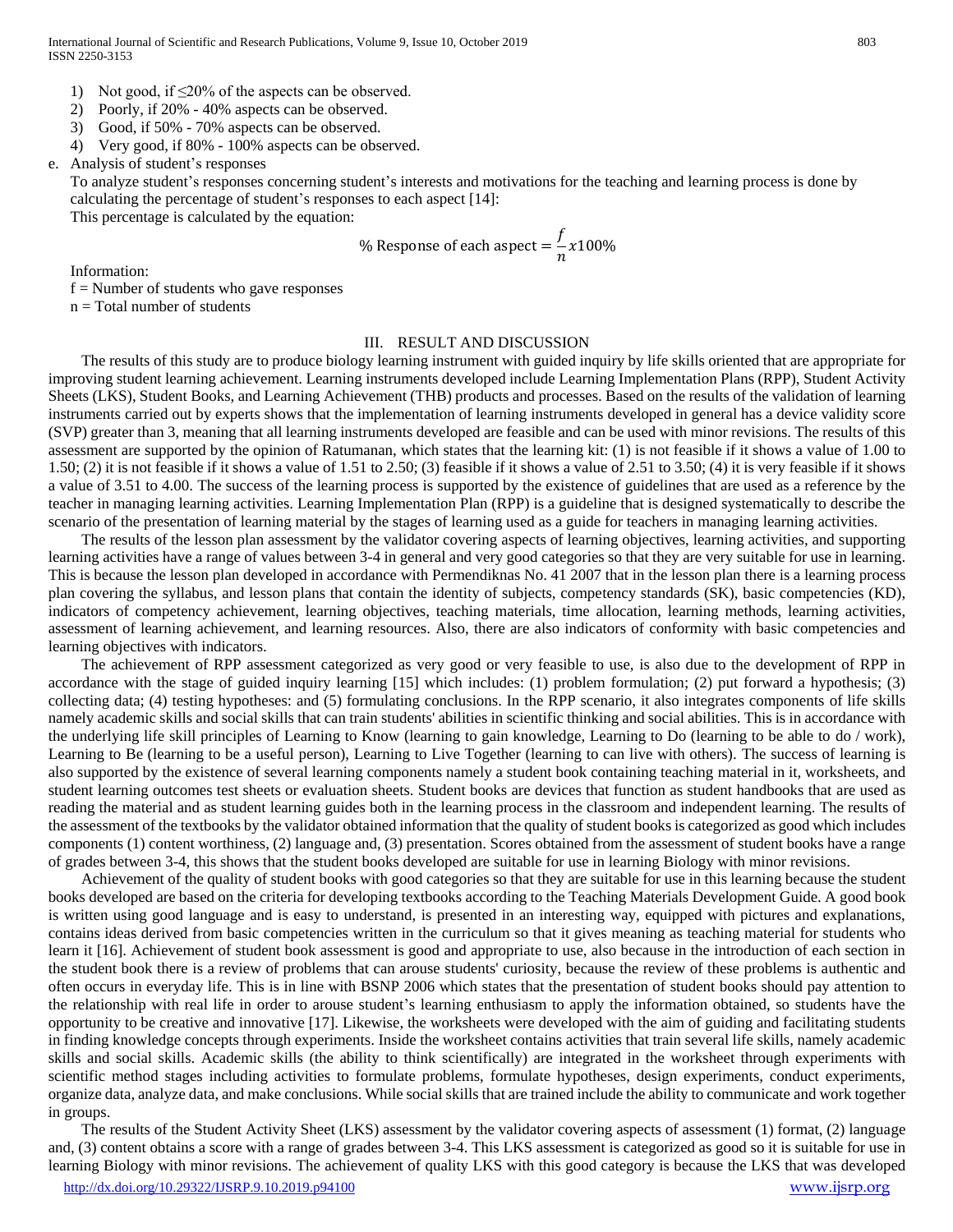refers to the Teaching Materials Development Guide that the LKS is an activity sheet containing instructions, steps to complete the task in accordance with the BC to be achieved. Student Activity Sheet (LKS) contains at least: title, basic competency to be achieved, completion time, equipment / materials needed, brief information, work steps, tasks that must be done, and what needs to be done. A proper worksheet will make it easier for teachers to carry out learning, and for students will help learn independently, learn to understand, and carry out tasks. The next learning component is the learning achievement test sheet which is used to evaluate student learning achievement consisting of the product THB sheet and the process THB sheet. The assessment instruments are arranged based on learning objectives and are used to measure the achievement of basic competencies determined based on the completeness of the indicators. Students are able to master the basic competencies if all indicators on the basic competencies are complete. Product learning outcomes test in the form of multiple choice questions as many as 15 numbers, while the process of learning outcomes test in the form of 7 numbers of description questions. Product learning achievement tests to measure cognitive mastery, while process learning outcomes tests to measure student academic skills. The

results of the assessment sheet of student learning achievement by the validator covering aspects of (1) material, (2) construction and, (3) language scores with a range of grades between 3-4. This THB assessment sheet is categorized as good for all aspects assessed so that it can be used in Biology learning with minor revisions. Based on the description above it can be said that the learning instruments developed based on each assessment by the validator are included in the appropriate category for using Biology learning with a few revisions so that they can be tested in class.

The results of the implementation of learning instruments that have been developed obtained the results of the implementation of lesson plans, student learning outcomes, academic skills, social skills, and student responses. The implementation of the lesson plan can be assessed from the implementation of the components in the lesson plan that have been planned and obtained from the observations of two observer teachers from schools with a range of scores from 1 to 4 at meetings 1 and 2. The implementation consists of introduction, core activities, and closing. In Table 4.9 page 102, the results of observing the implementation of the RPP for all aspects of learning range from 3.50 to 4.00 and are categorized as good with the reliability of the RPP implementation of 85.17% or 0.85. The instrument is said to be reliable if its reliability,  $R \geq 0.75$  or 75%. Assessment of the Implementation of the RPP gets an average score that increases at the first meeting to the second meeting. This is because at the first meeting students still feel new and are not accustomed to learning to use guided inquiry models. Students are accustomed to learning with the teacher centered method, so that at this meeting some students seem awkward and somewhat confused in conducting learning activities. This makes the teacher continually directing and guiding step by step so that students feel easy and interested in learning. At the initial stage more guidance is given, then gradually the guidance is reduced in trying to find a concept to understand new knowledge. Although students must try to overcome the difficulties encountered, teacher assistance is still needed. At the second meeting, students seemed to have gotten used to the guided inquiry model and were more enthusiastic in solving the problem being discussed. Student learning achievement which are the results of learning products on the mastery of transport material on the membrane obtained from the results of the pretest and posttest. Giving pretest and posttest aims to find out the sensitivity of the items and the completeness of the indicators in the student learning achievement test.

The results of the completeness of the indicators and the sensitivity of the product learning achievement, it can be seen that the test results of the learning outcomes applied have a sensitivity index between 0.33 to 0.79 with an average value of item sensitivity matter of 0.6. The minimum completeness criteria (KKM) applicable in MA Amanatul Ummah Surabaya, students are declared complete learning outcomes when they have achieved a value of  $\geq 75$  as a limit of mastery of the material, while classical completeness set  $\geq 75\%$  of students complete their learning in the class. The results of the analysis of student learning completeness are presented in Table 4.11 page 106, showing that for the initial test (pretest) students get a range of values between 0 to 40 with an average completeness value of 25.8 with completeness of 0% ,. Very low completeness at the time of the pretest is because students have not received the material to be studied, so they are only able to work on a few questions, but most of their answers are wrong. While the results of the final test (posttest) after the learning process by implementing the guided inquiry model by life skills oriented, students have obtained the material that has been learned. Posttest results show a range of values between 60 to 100 with an average completeness of 86.3, there are 2 out of 24 students who have grades below 75 so the classical completeness achieved by students is 91.7%, because the classical completeness achieved  $\geq$ 75 %, it is stated that students have completed their learning in the class. This shows that the majority of students achieve the mastery of the product learning outcomes test and are categorized as complete in studying the transport material on the membrane. The completeness results that do not reach 100% are considered reasonable, because each student has different abilities, besides that because of the many subjects that must be mastered by students, so students have difficulty in achieving high grades in each subject they learn. The results of the N-Gain statistical analysis of 24 students on all indicators of product learning achievement show a value of  $\langle g \rangle$  of 0.82. This shows that the learning activities carried out can improve student learning achievement because they are in the high category. The achievement of completeness of student learning outcomes indicates that the guided inquiry learning model oriented on life skills can improve student learning achievement.

The guided inquiry learning model is one of the student-centered learning models, where students are trained in their ability to think in solving problems directly, this is in accordance with the principles of life skills learning which is contextual learning, which emphasizes the relationship between real life and student environment and experience. The essence of life skills education is an effort to improve the skills, knowledge, attitudes and abilities that enable learners to live independently. The process learning achievement test is used to assess student academic skills after the teaching and learning activities take place. Process learning achievement tests that reflect academic skills are given in the form of essay questions. Academic skills contained in the test process of learning outcomes include aspects of formulating problems, formulating hypotheses, identifying variables, designing experiments, organizing data into tables, analyzing data, and making conclusions. The results of the completeness analysis of student learning achievement show that the results of the pretest students have a range of values between 0-32.85 with an average completeness value of 14.43 with completeness of 0%. Very low completeness at the time of the pretest is because students have not received the material to be studied, so they are only able to work on a few questions, but most of their answers are wrong, even many of the students leave their answer sheets blank. While in the posttest results students have a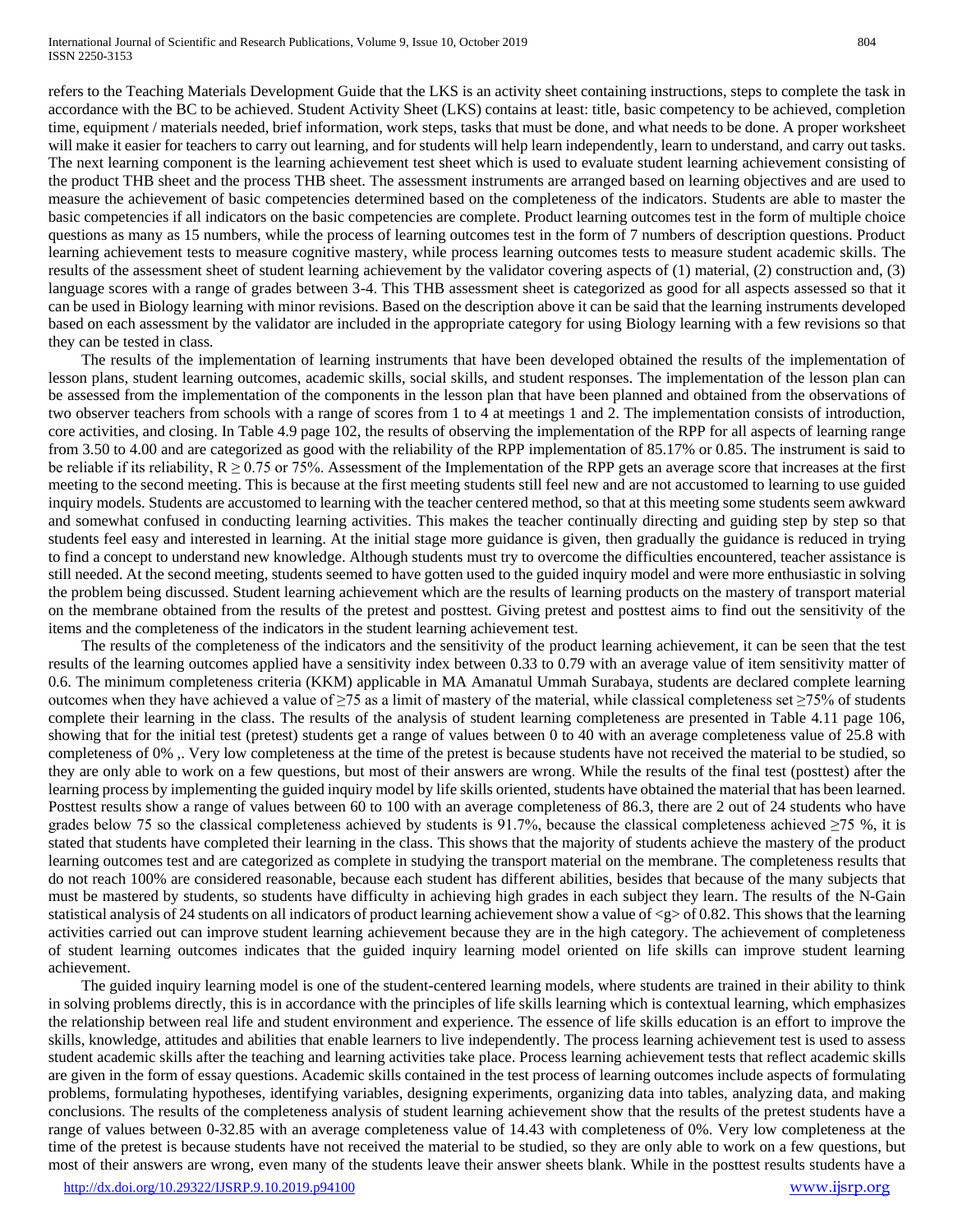range of values between 74.5-100 with an average value of completeness of 91.7, there is 1 of 24 students who have grades below 75 so that the classical completeness achieved by students by 95.8%, due to classical completeness achieved  $\geq$ 75%, it was stated that students had completed their learning in the class. The completeness results that do not reach 100% are considered reasonable, because each student has different abilities, other than that due to the many subjects that must be mastered by students, so students have difficulty in achieving perfect grades in each subject they learn. This shows students have reached the completeness of the learning achievement test process, so that student's academic skills are categorized as complete.

The results of the analysis of academic skills through student process learning achievement tests during the pretest and posttest experienced a percentage increase in each aspect that includes aspects of formulating the problem increased by 74.17%, formulating a hypothesis 73.33%, identifying variables 69.64%, designing an experiment 62.64%, organizing data into tables 74.17%, analyzing data 87.08% and making conclusions 77.08%. The highest increase in data analysis aspects was 87.08%, this is because many students at the time of the pretest were not able to analyze the data. Students assume that data analysis is the most difficult thing among a series of stages of the scientific method, but after the learning process students are trained in the stages of implementing the scientific method directly in an experiment. Thus students have no difficulty in analyzing data. In the aspect of designing the experiment the percentage increase was 62.64%. This shows that students in the initial stages before learning enough to be able to make a design with materials and tools that will be used, because students have previously studied the steps of the scientific method and students do not have too much difficulty in designing aspects of the experiment. The results of the N-Gain statistical analysis of an average of 24 students in each aspect assessed from the learning outcomes of the process showed a range between 0.79 to 0.99.

The achievement of completeness of learning achievement oriented to academic skills process indicates that guided inquiry learning model oriented on life skills is effective in improving student learning achievement. Social skills include the ability to communicate and work together in groups. Social skills are observed after learning activities. Observed social skills include verbal communication (asking questions, answering questions, expressing ideas / opinions, discussing and presenting), written communication (reporting the results of experimental discussions in writing), and working together in groups. The results of the percentage of student's social skillsshowing that the highest percentage of students' social skills is in the aspect of students being able to work in groups of 94.27%. This shows that the guided inquiry learning model oriented on life skills can train social skills in students. Social skills are trained in accordance with the objectives of Biology subjects in high school, namely: (1) Fostering scientific attitudes that are honest, objective, open, resilient, critical and can work together with others, (2) Developing experience to be able to submit and test hypotheses through experiments , and communicating experimental results verbally and in writing, and (3) Developing analytical, inductive, and deductive thinking skills by using biological concepts and principles. The ability to work together needs to be developed so that students are accustomed to solving problems that are rather complex. The intended collaboration is to cooperate with mutual understanding and help each other to achieve good goals. In other social skills the lowest percentage is shown in the aspect of students being able to convey ideas or opinions of 70.83%, this is because in reality oral communication is apparently not easy to do. Often people can not accept the opinion of the speaker, not because of the contents or ideas, but because of the way it is delivered is not pleasing. In this case the ability to choose words and how to convey is needed so that they are easily understood by the speaker.

Student's responses to the teaching and learning process by applying the guided inquiry learning model by life skills oriented obtained using student's response questionnaire sheets which are student's responses to teaching and learning activities that have been carried out. The results of the analysis of student responses showing that most students respond positively to the aspects measured, most students are interested, feel new and easily understand the components of the material / lesson content, student books, worksheets, evaluation sheets, atmosphere learning, and the way the teacher teaches. In addition, most students feel new to the guided inqury learning model by integrating academic skills in learning. Students feel happy in carrying out learning by practicing questioning skills, answering questions, expressing ideas or opinions, discussing, presenting, reporting the results of experimental discussions in writing, and working together in groups which are components in social skills. At the end of student learning is given an evaluation sheet of product learning outcomes tests and a process to measure students' abilities after KBM, students state they find it easy to answer evaluation sheets and achieve learning objectives. This shows that the results of students' responses to life-oriented quided inqury learning models give positive responses to all aspects measured. This is because the guided inquiry oriented learning model life skills are considered new and fun, students can conduct experiments directly and can work together with friends in the group. This positive response shows that students are enthusiastic about the learning presented.

Based on the description above, it can be seen that student learning achievement which include product learning achievement and process learning achievement that reflect academic skills have reached completion, the implementation of the lesson plans can be carried out properly in accordance with the developed lesson plans, social skills get good categories, and the results of student responses give a positive response to all aspects measured. This shows that the learning device developed has met the eligibility criteria to improve student learning outcomes in Madrasah Aliyah, especially in the transport material on the membrane. Based on the results of the study found that the results of the development of learning tools in the form of validation of Biology learning tools guided inquiry model oriented to life skills include Learning Implementation Plans (RPP), Student Activity Sheets (LKS), Student Books, and Learning Outcomes Test (THB) of products and processes, everything can be categorized well and can be used in the learning process by making a little improvement. The implementation of the lesson plan for all learning activities including the preliminary, core, and closing stages received an average score ranging from 3-4 and categorized well with the reliability of the implementation of the lesson plan at 85.17%. These results indicate that the Biology guided inquiry learning implementation plan oriented to life skills can be carried out properly, in accordance with the developed lesson plans. Student learning achievement which include product learning outcomes achieve a classical mastery of 91.7%, and the learning outcomes of the process of achieving a classical mastery of 95.8%. Students were declared complete learning in the class because they had reached the classical completeness set by the school by  $\geq 75\%$ .

<http://dx.doi.org/10.29322/IJSRP.9.10.2019.p94100> [www.ijsrp.org](http://ijsrp.org/) Academic skills consisting of formulating problems, formulating hypotheses, identifying variables, designing experiments, organizing data into tables, analyzing data, and making conclusions from grades obtained by students after answering test questions on learning